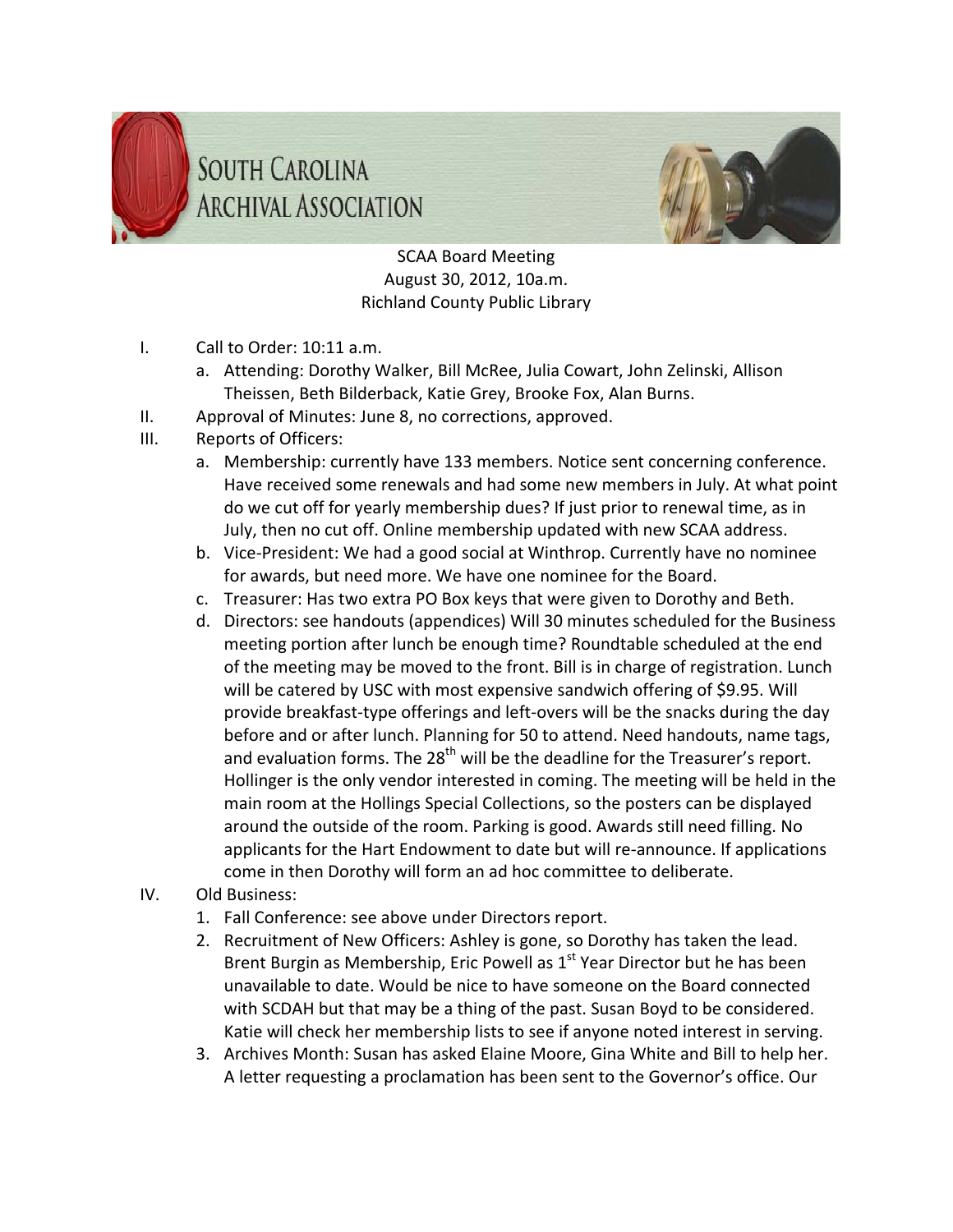website will link news for the month and calendar items from other repositories will be collected.

- 4. SGA/SNCA/SCAA Conference: Brooke contacted Furman. Others are contacting other universities and colleges such as Converse, Winthrop, etc. Other venues are also being considered. SGA is taking the lead.
- 5. SAA Summit: Was an opportunity to discuss mutual issues. SCAA is a small group in a small state. The agenda for the summit was similar to our summit in that a Facilitator was hired to conduct the meeting. The SAA President acted as recorder and there were 40 observers. Ideas were discussed and then honed down to several key ones. An ad hoc committee formed to look at those. Why doesn't the South east have a regional archival group? Outcomes of the summit not very clear. Could SAA provide access to the annual meeting online?
- 6. Committees: Susan, in talking with SCDAH, found that the workshops they used to provide could now be provided by SCAA. We are reaching out to SCLA to help fill some of this void. There are free workshops online with some self‐oriented and some offering help. The American Association for State and Local History offers workshops for a fee. PALMCOP is sponsoring an Electronic Bootcamp workshop.
- V. New Business:
	- a. Partnering with SCLA on workshops. They are interested in genealogy. Hot topics include electronic records and digital initiatives. SGA is having an SAA workshop this fall as part of their annual meeting. SCAA should do the same again next year.
	- b. Newsletter is good but could use more material.
- VI. Next Meeting Date: Fall Meeting, October  $4<sup>th</sup>$
- VII. Adjournment: 11:18 a.m.

Post‐meeting discussion: possible SAA offerings were announced – Electronic Records: The Next Step and Web 2.0. Joint meeting would cost \$75 at most and would be three days with two days for sessions and one day for the pre‐conference workshop(s). Venues are still the question. Pin down to‐dos for the Fall Meeting.

Fall Meeting 2012

Thinking Outside the Archival Box: Expanding Our Reach to Underserved and Underrepresented Groups

Native American Collections at USC‐Lancaster

Christopher Judge, MA, "Moving Uptown: The USCL Native American Studies Center" Brent Burgin, MLIS, "Earning Trust: Experiences in Managing a Minority Archive"

GLBTQ Collections at USC

Henry Fulmer, MLIS, MA, USC's GLBTQ Collection"

Jeffrey Makala, MLIS, MA, "USC's HIV/AIDS Collection"

Ed Madden Jr., Ph.D., "Creating and Accessing Special Collections and Archives Relating to Gay and Lesbian Studies"

User Perspectives